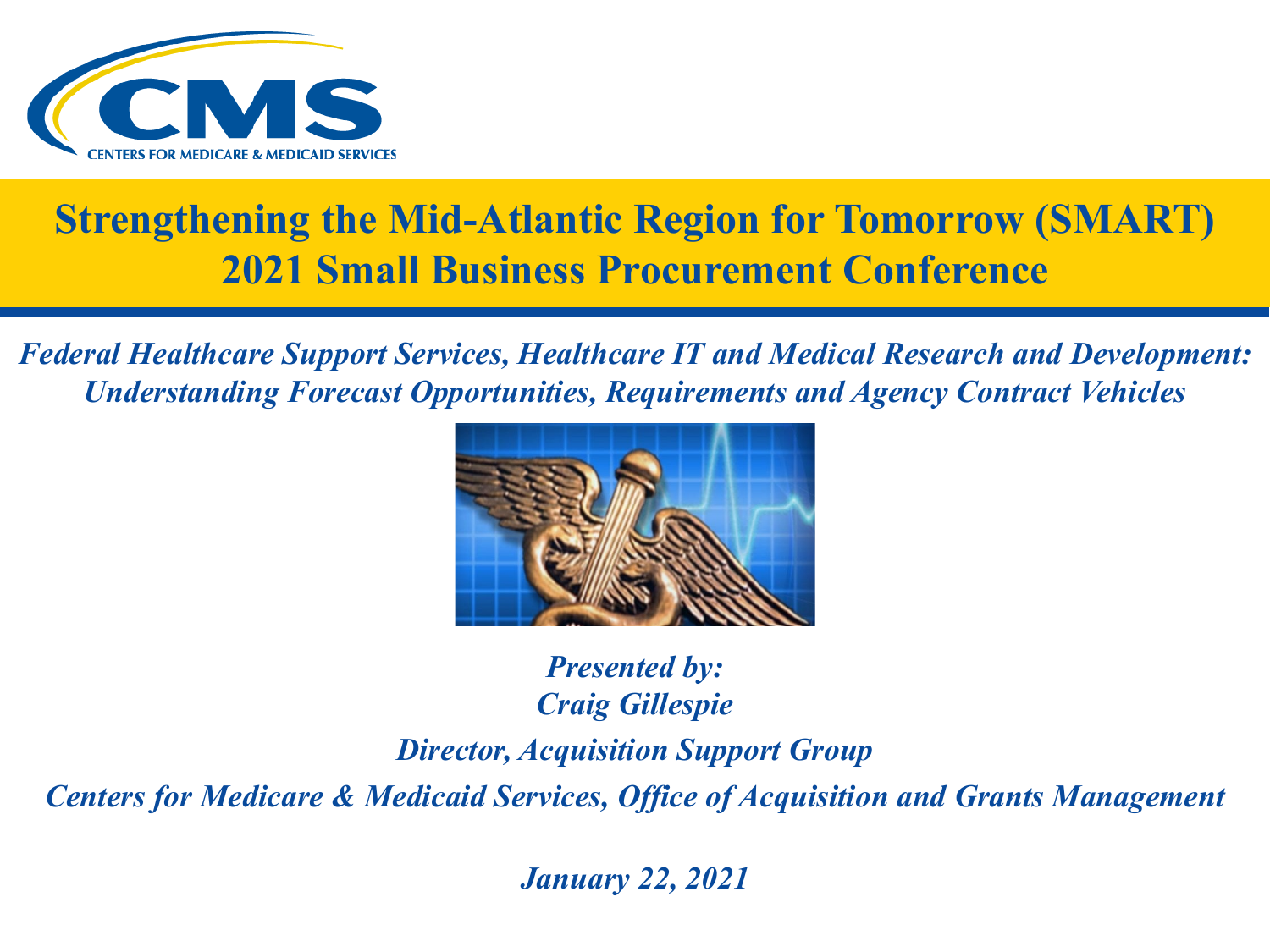# CMS Fun Facts

- Medicare and Medicaid signed into law by President Johnson in 1965 – over the years expanded to include Part D, CHIP, and ACA
- An Operating Division within DHHS
- Trillion  $\phi$  budget or about  $1/4$ <sup>th</sup> of total Federal budget
- Two mission essential functions
	- Access to care
	- Payment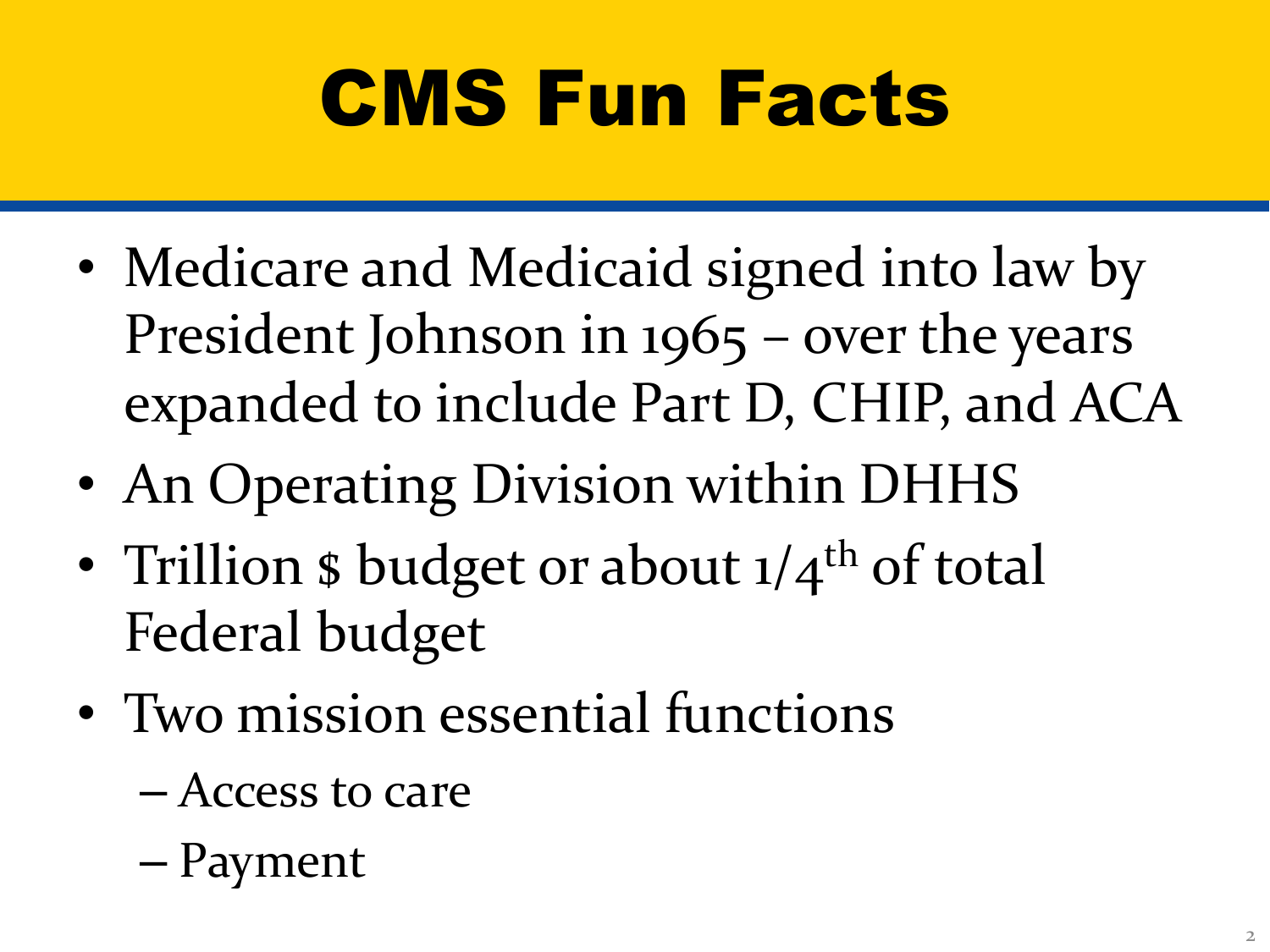## How the Work Gets Done

- Relatively small Federal staff
- Significant support by contractors
	- >30,000 contract employees
- About 70% of our contract spend is in three categories:
	- $-$  IT Infrastructure (41%)
	- Medicare Claims Processing (17%)
	- Call Center Operations (10%)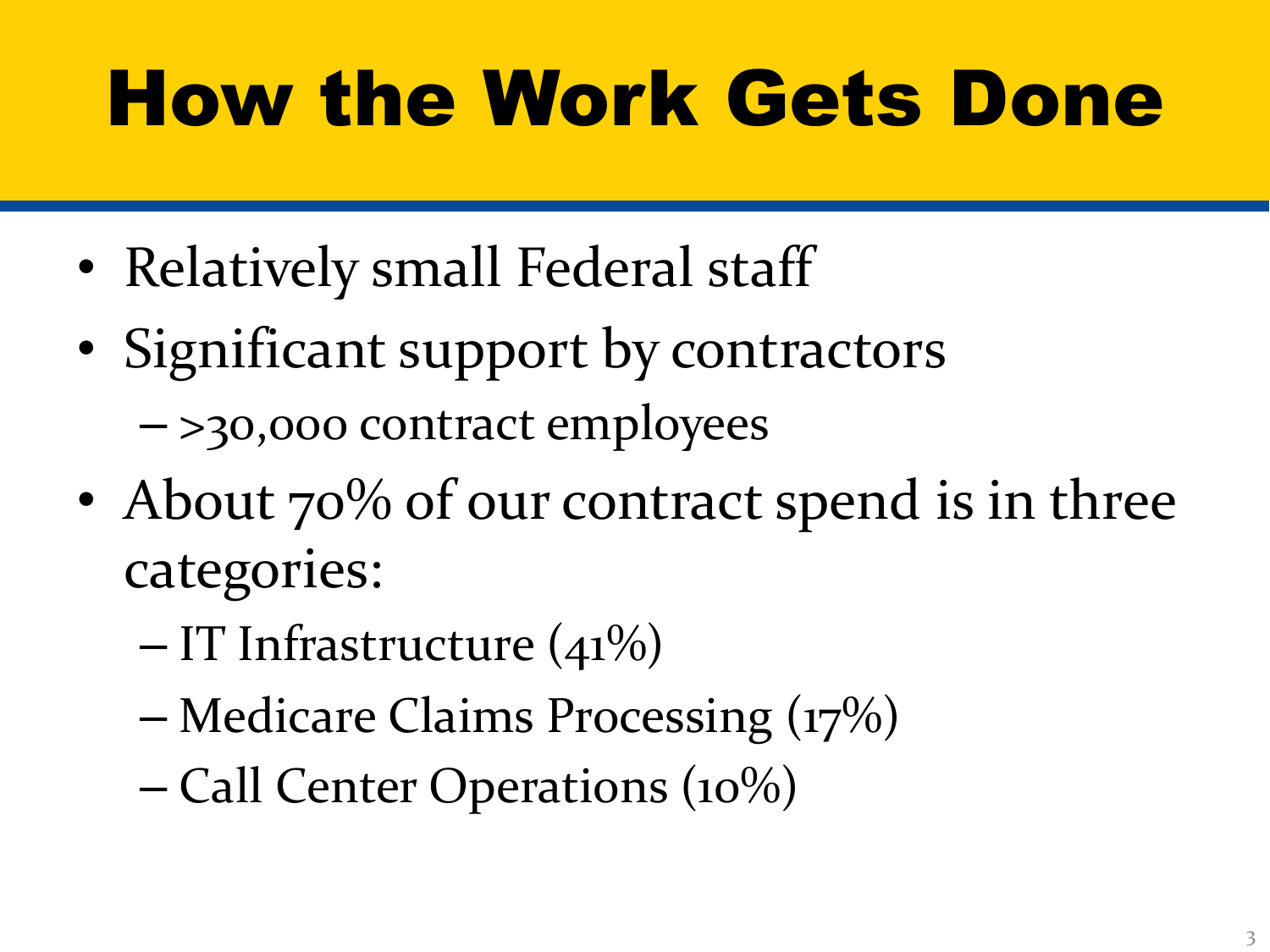# CMS FY '20 Activity

- Normal Operations >1,500 contracting<br>transactions = \$7.5B (does not incl. Grants/IAAs)
- Hit ALL Small Business, BIC, and SUM Targets
- COVID-19
	- >400 contracting actions >\$70M that enabled:
		- Expansion in Telehealth in Medicare
		- Ensuring Safety and Quality in Nursing Homes
		- Expanding Access to and Payment for Testing
		- Providing State and Local Flexibility
		- Bolstering the Healthcare Workforce
		- Putting Patients over Paperwork
		- Increasing Capacity through Hospital without Walls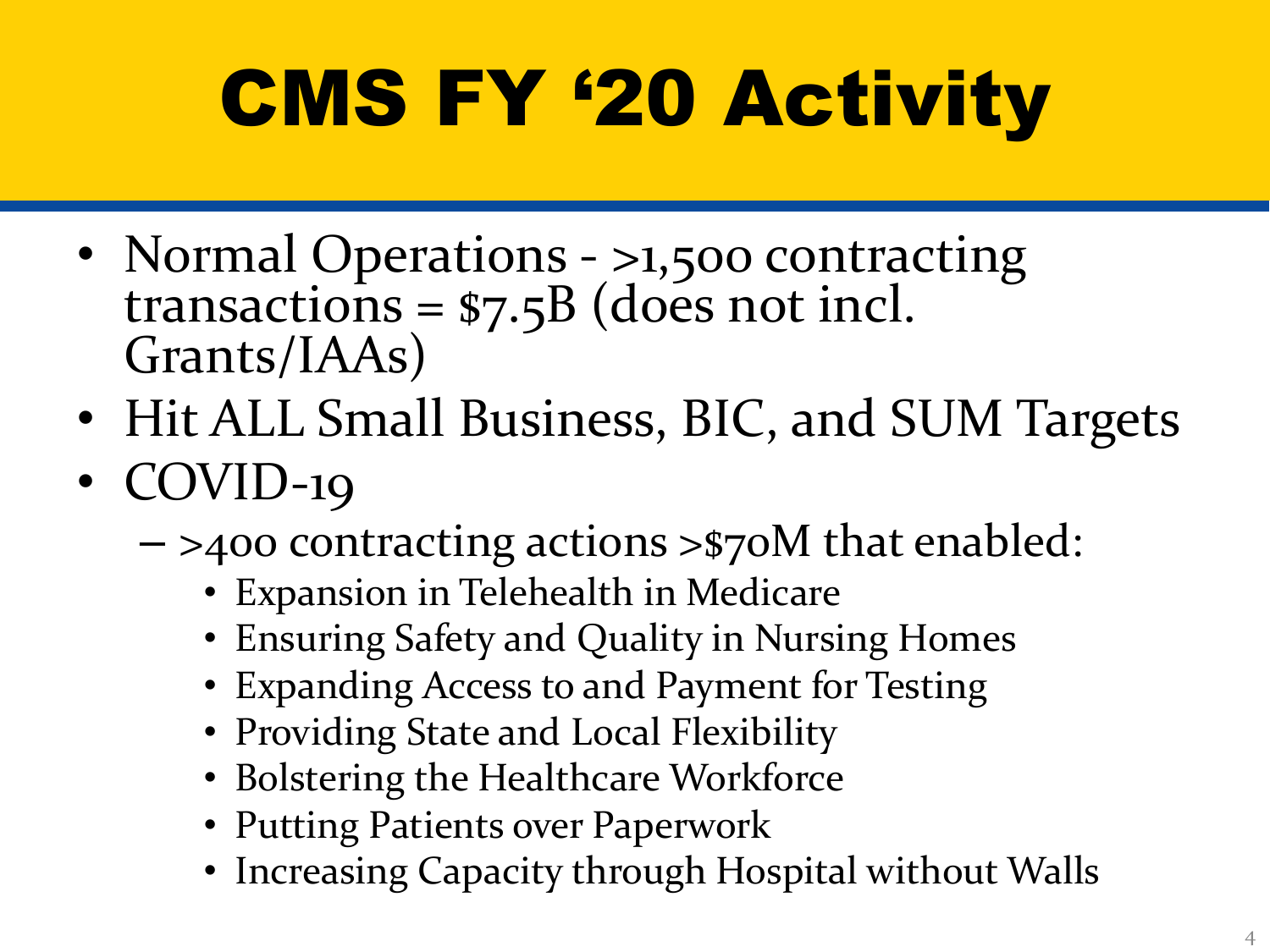### CMS OAGM Business Concept of Operations

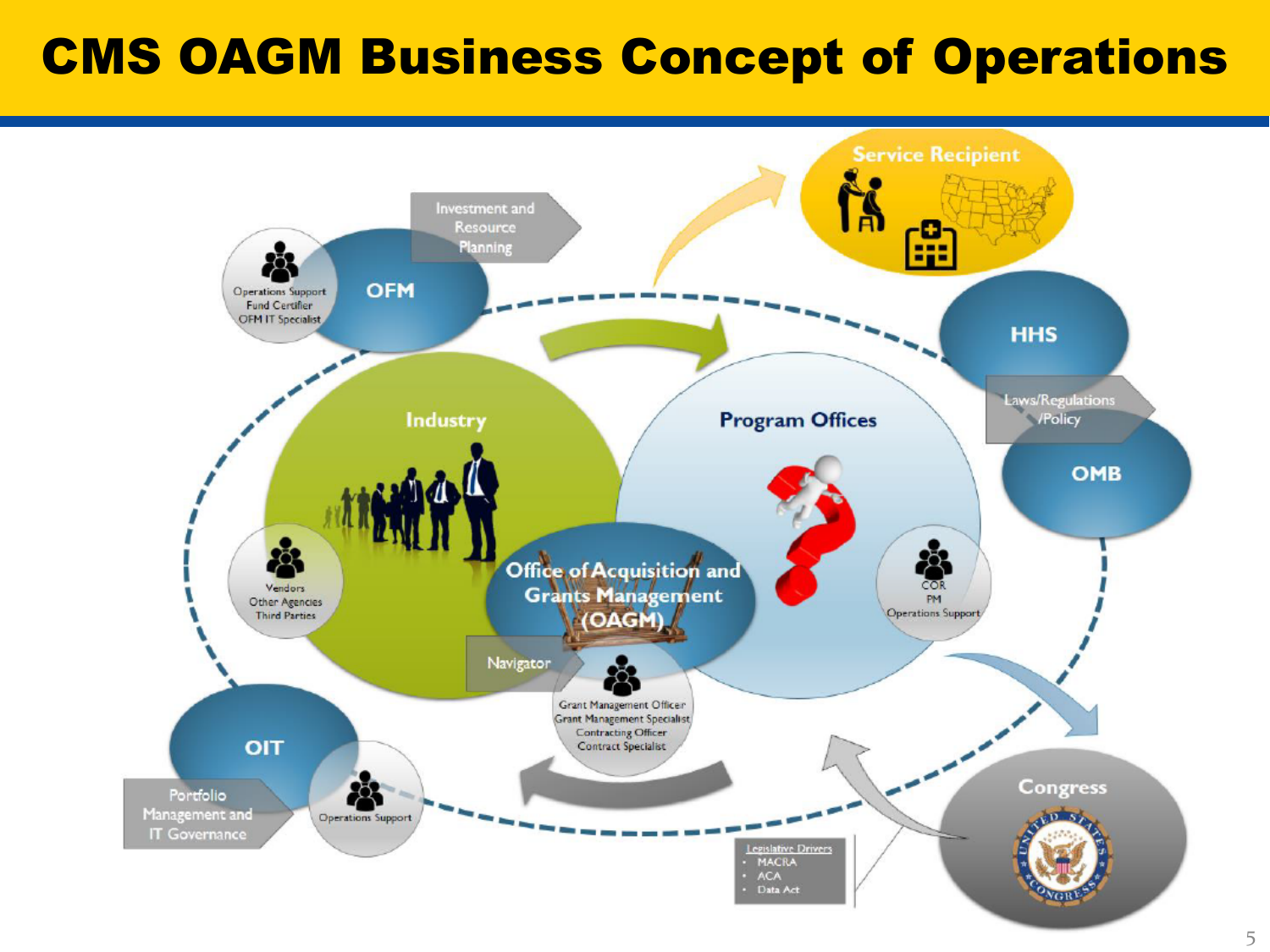# Notable Procurement Opportunities in FY21

#### **Data Analytics Supporting Healthcare (DASH)**

• Support CMS quality-related initiatives with the need for agile delivery services, including IT management and governance, business process analysis, Human-Centered Design (HCD), agile solution architecture analysis, Human-Centered Design (HCD), agile solution architecture<br>and design, agile application development and configuration, analytics and reporting, integration, and DevOps. Anticipate multiple award hubzone preference small business set aside BPA leveraging a strategic commercial vehicle (GSA Master Award Schedule) via SIN 54151S - Information Technology (IT) Professional Services.

#### **Agile Collaboration and Modernization Endeavors (ACME)**

• Agile delivery services, including UX Design, Business Analysis, Development, Integration, Data Management and Securitization, Agile Process Support, Information Technology Governance and Training, and Release Management and Development Support. Anticipate multiple award small business set aside BPA.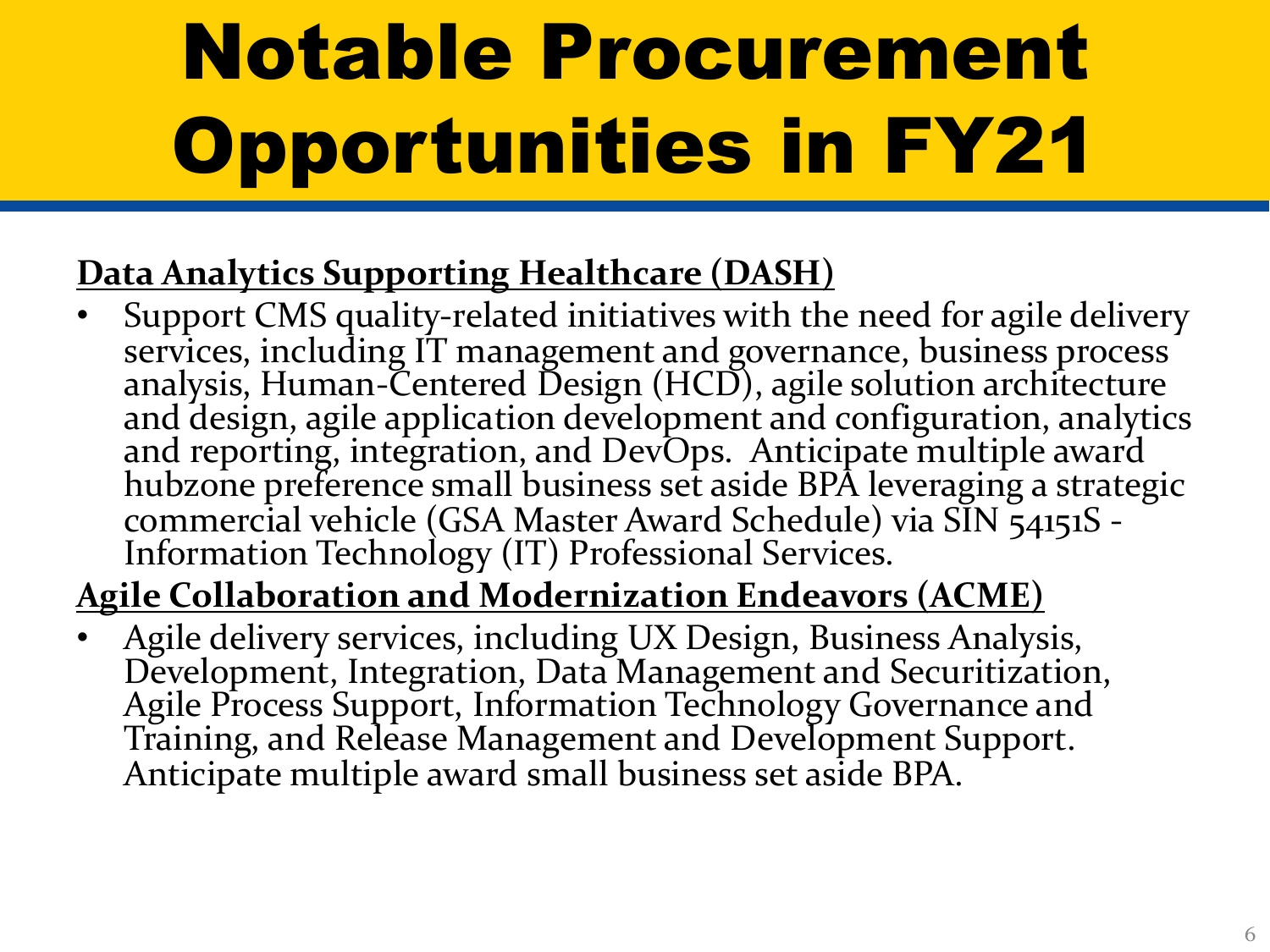## CMS Fiscal Year 2021 **Forecast of Opportuniti**



CMS's Fiscal Year 2021 Forecast of Opportunities is available. at:

https://www.cms.gov/About-CMS/Contracting-Wi CMS/ContractingGeneralInformation/index (under the "Doing Business with CMS!" section)